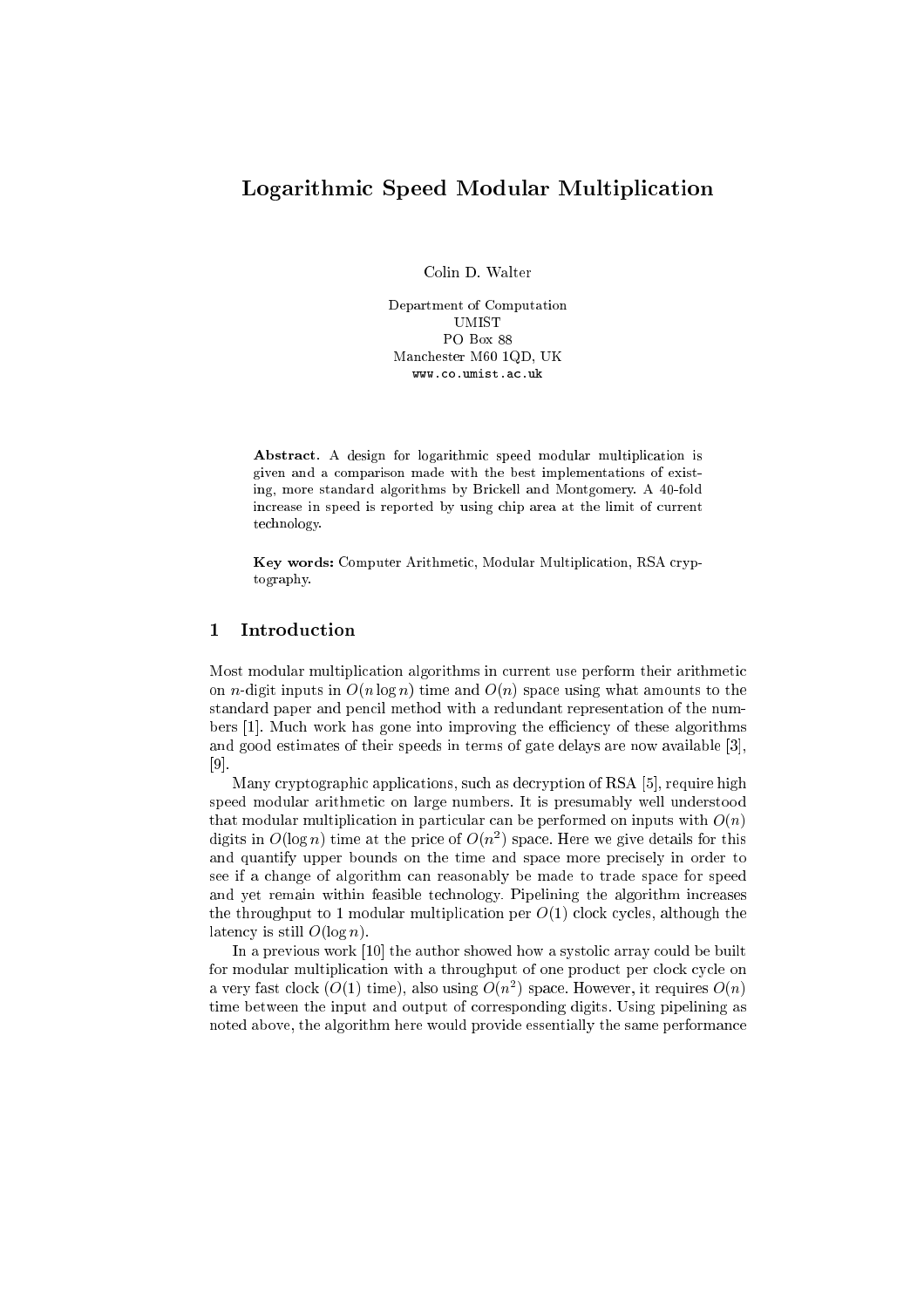as the systolic array  $-$  the same throughput for the same cost in area  $-$  but the much lower latency of  $O(log(n))$  time instead of  $O(n)$ .

In a related work [6], Shand et al. describe a programmable array implementation of Montgomery's algorithm [4]. The details of their implementation are not given, but the performan
e would appear to be similar to that of the systoli array  $[10]$  if they have the ability to pipeline a number of modular multiplications to use the hardware simultaneously. Thus the hardware here should again provide a significant advantage. Their measure of time is an absolute one using a particular technology and gives an  $O(n)$  time for latency, an order of magnitude slower than what is described here.

Upper and lower bounds on the area/time efficiency of multiplication are given by Brent and Kung [1]. By employing the discrete Fourier transform, they are able to des
ribe a method that would provide modular multipli
ation using  $O(n \log n)$  area and  $O(\sqrt{n} \log n)$  time. This is intermediate in terms of both area and time between the method here and the standard methods of [2] and [3℄. With its smaller produ
t of Area-T ime, as well as an absolute area that suits current technology, it is probably an over neglected alternative. It is worth rease as time and minimum areas as time in the case of the second the complete the second to its asymptotic minimum, and the area here still appears to be the best for the logarithmic time it takes [7].

It turns out that cryptographic applications requiring around 500-bit numbers are well served by logarithmi methods as far as speed is on
erned, although not so well space-wise as far as current technology is concerned. Without effort, a 40-fold in
rease in speed is obtained here for a 500-fold in
rease in area, resulting in the requirement for  $5\times10^{-5}$  NOR gates or equivalent for a  $\pi/$  we implementation. Such hardware is appropriate for heavy centralised RSA encryption and de
ryption using the same key or keys ontinuously, and is just about feasible nowadays using redundan
y in wafer-s
ale integration te
hniques.

## 2 The Algorithm

we spint that the phases of (A-C) models are the six distinctly the six distinction of  $\sim$ tion at the function of the function of the function  $\{f(x, \cdot) \mid x \in \{f(x, \cdot) \mid x \in \{f(x, \cdot) \mid x \in \{f(x, \cdot) \mid x \in \{f(x, \cdot) \mid x \in \{f(x, \cdot) \mid x \in \{f(x, \cdot) \mid x \in \{f(x, \cdot) \mid x \in \{f(x, \cdot) \mid x \in \{f(x, \cdot) \mid x \in \{f(x, \cdot) \mid x \in \{f(x, \cdot) \mid x \in \{f(x, \cdot) \mid x \$ discards the integer part of a real number, and retains the non-negative fractional part, and rnd rounds a real to the nearest integer. Here fract is discarding (A-B) div M so that multipli
ation by M leaves (A-B) mod M. Various approximations are made, which leave a small fractional part to be rounded off. In particular, we assume that  $M_{\rm{1}}$  is already known to just over  $\mathfrak{z}m$  places after the point where  $m$  is the number of digits in  $M$ ,  $A$  and  $B$ . Of course, the contract  $\{m_p\}$  are  $\{m_{p-1},\ldots,m_{p-1}\}$  , are the distribution of the  $\{m_{p-1},\ldots,m_{p-1}\}$  are  $\{m_{p-1},\ldots,m_{p-1}\}$ an accuracy to over  $m$  places after the point, so that multiplying its fractional part by  $M$  will give a result that is accurate to within  $\frac{1}{4}$ , say. Rounding to the nearest integer will then give the orre
t answer. The pre
ise a

ura
y needed in the calculations is not important for the discussion here, but is easy to find.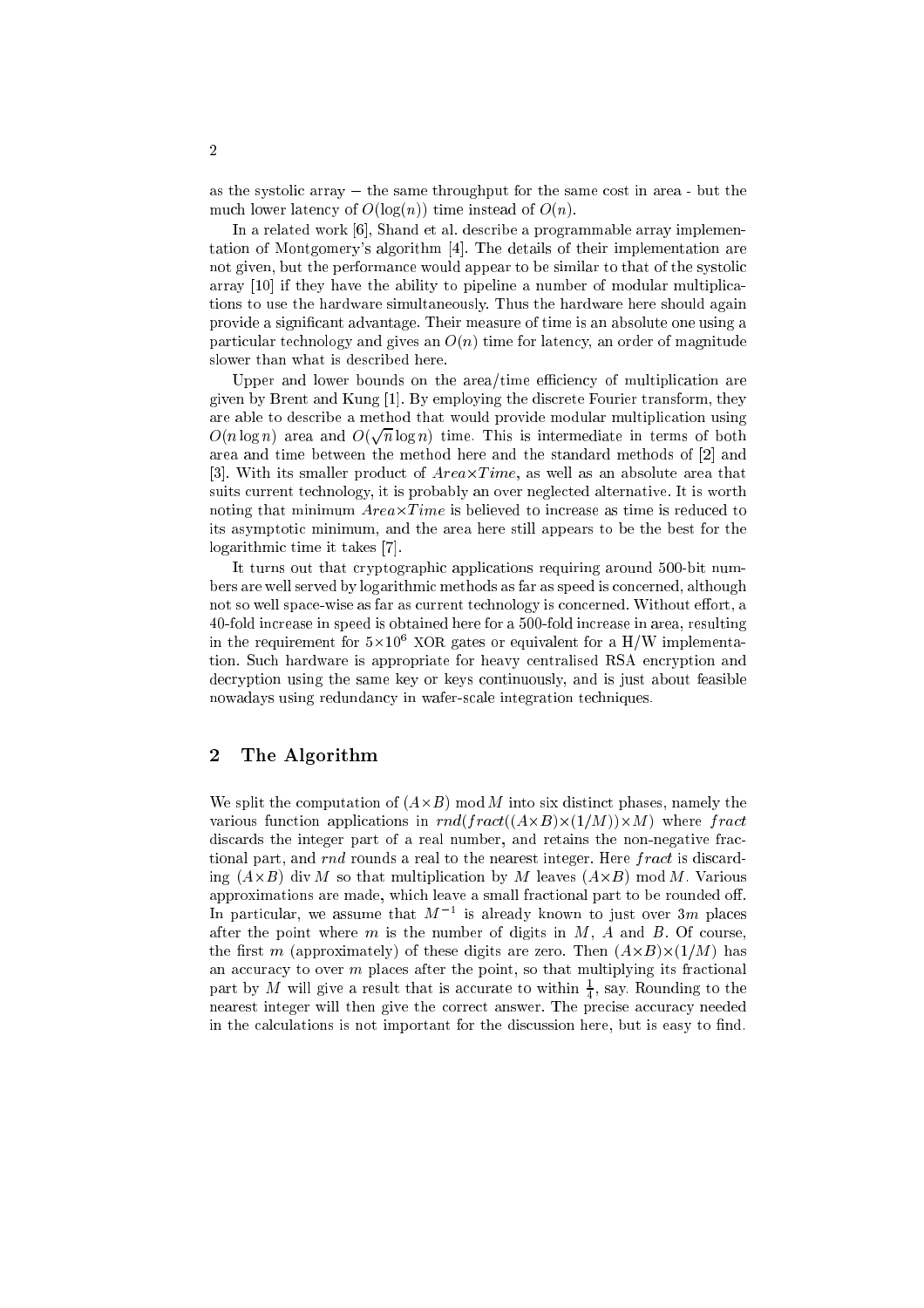The only requirement is that sufficient accuracy is employed to perform exact rounding by inspecting a small constant number of fractional digits.

ation of the first contract of A-C in the value of the value of the value of the value of  $\sim$ hanges (A-B)-(1=M) by about 1 in the position m pla
es after the point. Hence  $fract$  may need to examine just more than the first  $m$  places after the point for complete accuracy. By examining only one or two such places, fract may be out by 1, so that the end result diers by M from (A-B) modM. The output is then in the range 0 to  $2M$  rather than 0 to M. This is a typical penalty of saving time, but is not a problem in RSA ryptography where a large number of onse
utive modular multipli
ations are performed. In su
h ases, the orre
t range 0 to M need only be achieved after the last operation. We will assume this approximation to *fract* is used.

### 3 The Notation

Using a redundant number system enables addition to be done with bounded carry propagation. We assume  $A$  and  $B$  and all intermediate results have such forms, but not M or  $1/M$ , which we will suppose to be in binary form. We will also assume that ea
h multipli
ation is done sequentially on the same hardware. The prohibitive cost of the extra hardware does not seem to warrant the small extra speed achievable by trying to do more at once.

Let b be the base of our redundant representation. We may assume  $A < 2M$ and  $B < 2M$ . Then  $m = \lceil \log_b 2M \rceil$  is the maximum number of (redundant) digits in A or B, and  $n = \lfloor \log_2 M \rfloor$  the number of bits in the modulus M. The largest multiplication involved here is that by  $1/M$ . So we need hardware to perform a 2m digit-left-called monotoperformation. The products re-left-called the products of dundant numbers an be split fairly easily to use this hardware if the degree of redundan
y is not unreasonable.

### 4 The Largest Multipli
ation

ation at the 20 digital contract produced at the 2nd digital contract with up to 2nd digital contract of these representing the same power of b. Here  $\frac{1}{6}$  of them will be discarded when fract is applied be
ause they over
ow into the integer part. Also, almost half of them represent such low powers of  $b$  that they can only influence the rounding process through carry propagation: those with indices below about  $-m-\log_b m$  will make a total difference of less than  $\frac{1}{2}$  to the final outcome and so can be ignored. I hus we assume that only about 2mn digital three controls need adding to the second together. The second together. The second together. The second together. The second together. The second together. The second together. The sec reduced to 2 redundantly represented numbers using a tree structure of 3-to-2 redundant number adders built from 3-to-2 bit adders (Figure 1). This tree has a maximum depth of about  $\log_{3/2} n$  3-to-2 bit adders and involves an area of one 3-to-2 bit adder for every bit removed in transforming the input digits into output digits. This is essentially Wallace's construction [8].

In fact, the 3-to-2 adders can be more closely packed than counting a depth of 3 gates ea
h as illustrated s
hemati
ally in Figure 2. Some inputs are not needed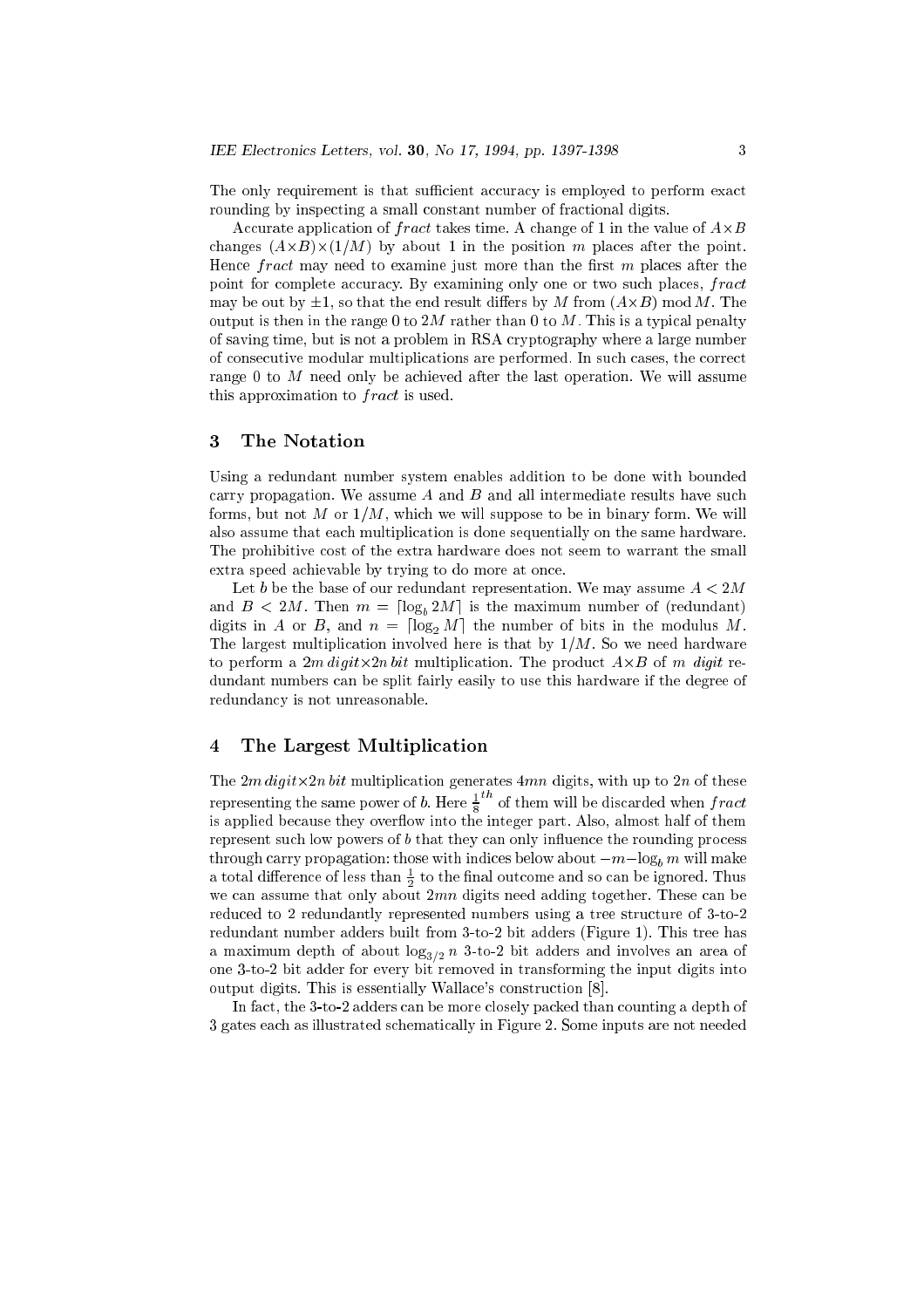



(a) Full Adder for Bits (b) Full Adder for Numbers





Fig. 2. Packing of Adders

immediately and some outputs are generated early. Hence adders like the 15-to-2 adder in the figure can be constructed with depths of close to  $\log_{6/5} n/2$  for an *n*-to-2 adder. In RSA cryptography we can expect *n* to be a little in excess of  $512$  and so about 32 gates depth will suffice to reduce the  $2n$  summands of the multiplication to 2 redundant numbers. A further 2 or at most 3 gates will reduce this to a single redundant number (e.g. consider using 2 binary registers to hold a redundant number).

Now let us consider the initialisation time to create the summands for adding. Each input bit needs to be distributed to  $2n$  different positions for ANDing with a bit from the other multipli
and. This an be done by a tree of multiplexers of depth no worse than, say,  $log_4 2n$ , which is about 5 in our case. However, only one digit position has as many as  $2n$  digits to sum, so that digits can be routed preferentially there in order to cut the overall depth. Adding the time of 2 gates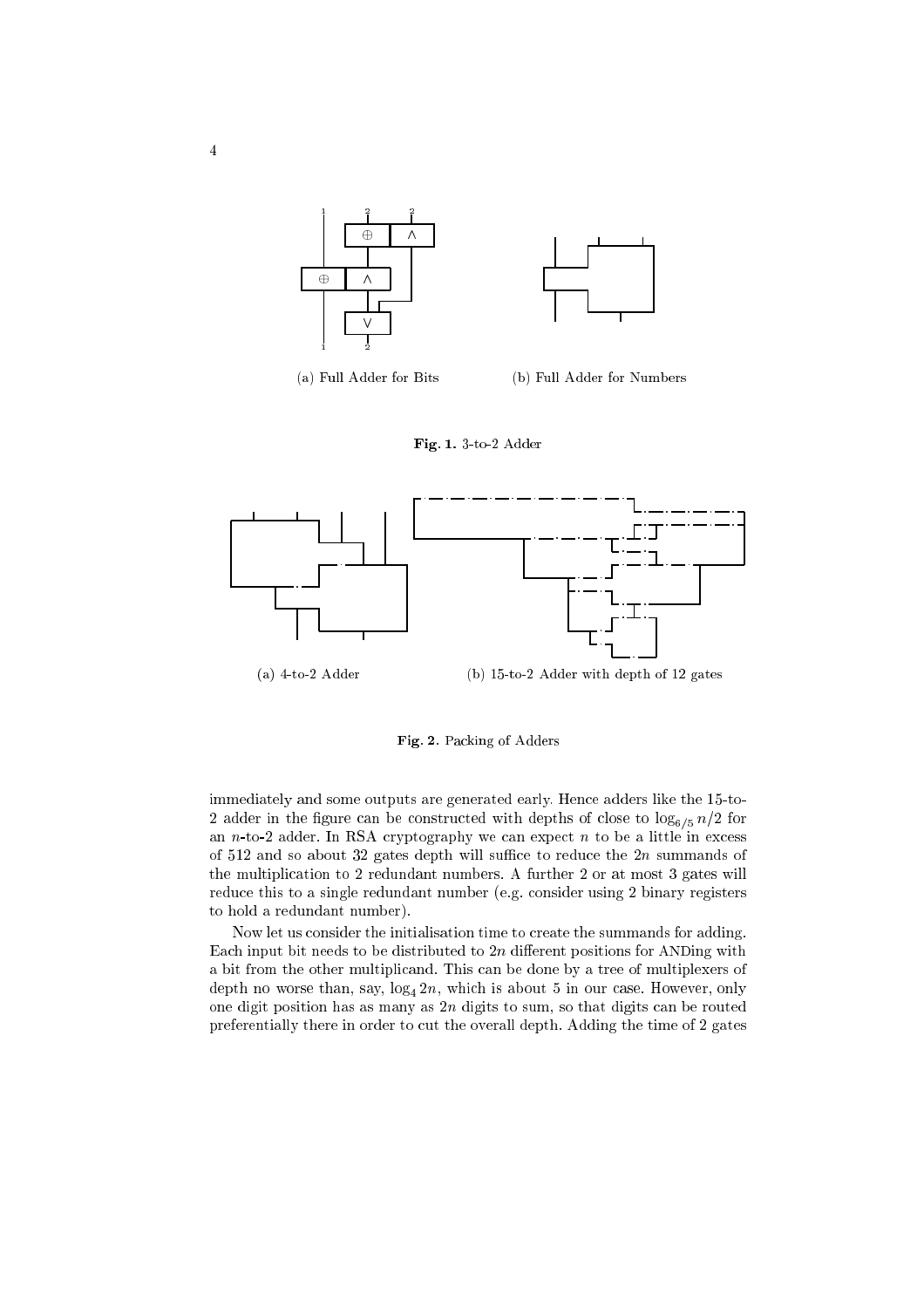for setup and hold times of registers, plus one or two gates to enable the hardware to be used for the various multiplications leads to a grand total of about 40 gates along a critical path. With 3 multiplications being done to perform the modular multiplic-ation, we obtain 120 gates delays altogether over the three clock cycles needed.

#### 5 5 Comparison with Standard Implementations

The standard algorithms when pushed to their limits, require a constant depth of 9 or 10 gates per clock cycle (see [9] and [3]), with marginally over n clock cycles per modular multiplication. For  $n = 512$  or so, this means the method above provides a *forty*-fold increase in speed, which almost doubles every time  $n$ is doubled. Indeed, repeating the calculations shows a speed advantage for word lengths right down to  $n = 8$ , at which point a non-redundant representation would be employed to do the whole multiplication in a single clock tick.

What is the cost? The area of the standard algorithm is linear, as is the time. However, the logarithmic time for the new algorithm requires  $0(n^2)$  area. Specifically, about 20n gates for the standard algorithms (more for the fastest  $\min$ plementations), and  $\omega n$  -here if two binary numbers provide the redundancy, with linear changes to both for other representations. Overall, the logarithmic method is therefore  $n$  times more expensive in area, requiring some  $5\times10^5$  gates for typical choices of  $n \approx$  5×10°. This is just about possible with current technology.

We have neglected the effect of long wire lengths. Along the critical path this will typically be comparable with the edge length of the area of the chip being utilised in both algorithms be
ause information needs to be transported right across the chip. For the classical algorithms, this will be of length  $O(\sqrt{n})$ , and so adds  $O(n\sqrt{n})$  time to the multiplication, whereas for the scheme here the length is  $O(n)$ , which adds just  $O(n)$  to the total time. Thus wire length eventually dominates the time in both algorithms, but is always mu
h greater for the standard algorithms.

Finally, we note that some of the hardware stands idle at the end of each multiplication cycle. It is only the middle digits in the output which required the full depth of the hardware for their calculations. The end digits can be produ
ed with almost zero depth. However, on average a typi
al digit requires the summation of half the number of inputs that the middle digits have. The tree structure of the addition means that, although only half the hardware is need for this, its depth is just one gate less than for a middle digit, so that it takes almost the same time as the worst case. Hence, overall the hardware is running at almost full capacity. The only improvement in use could be through pipelining, as mentioned earlier.